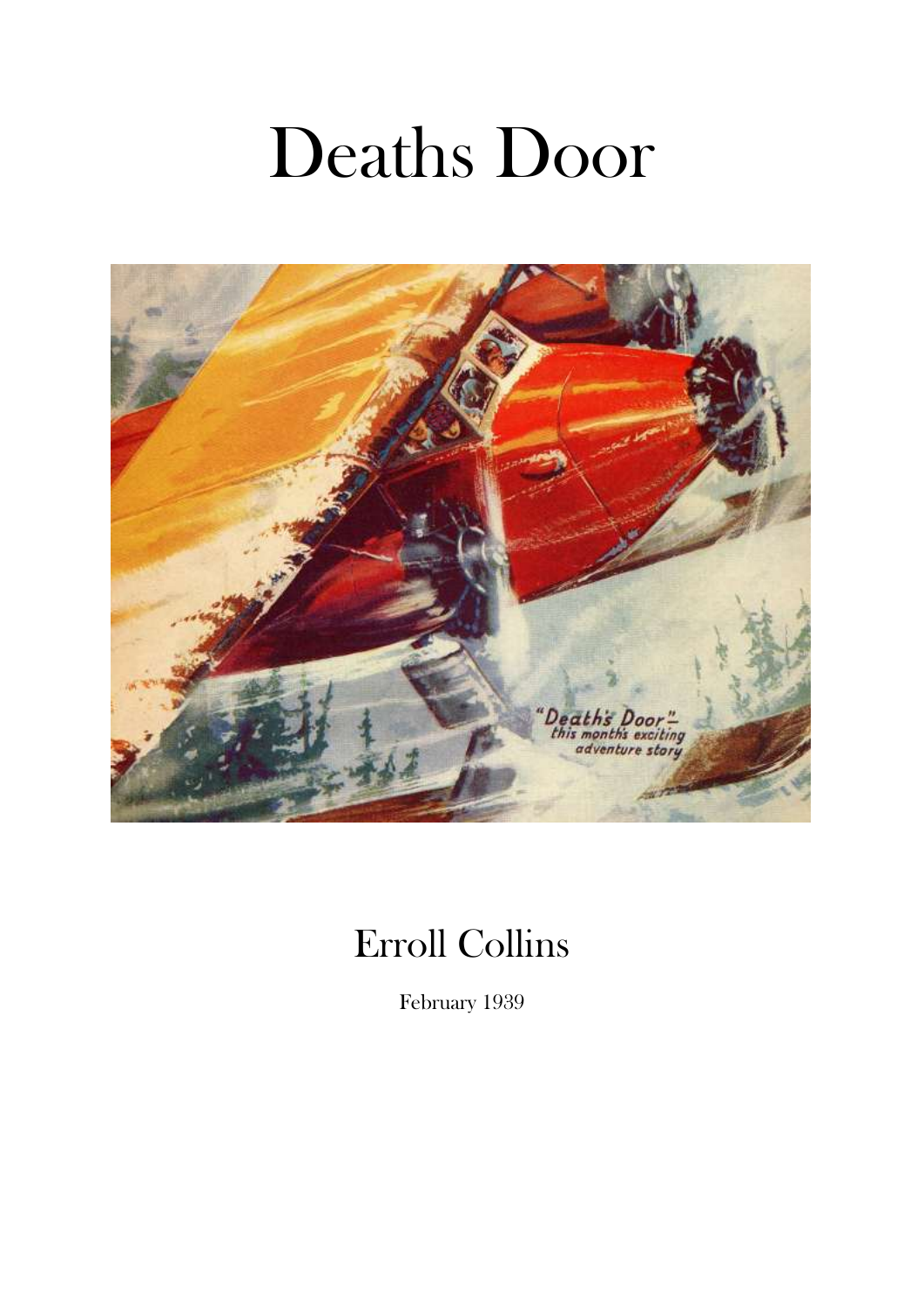Deaths Door

--with the drifting floes of the lake rasping against its base. Death's Door! With Leroux waiting like a wolf on the otherside.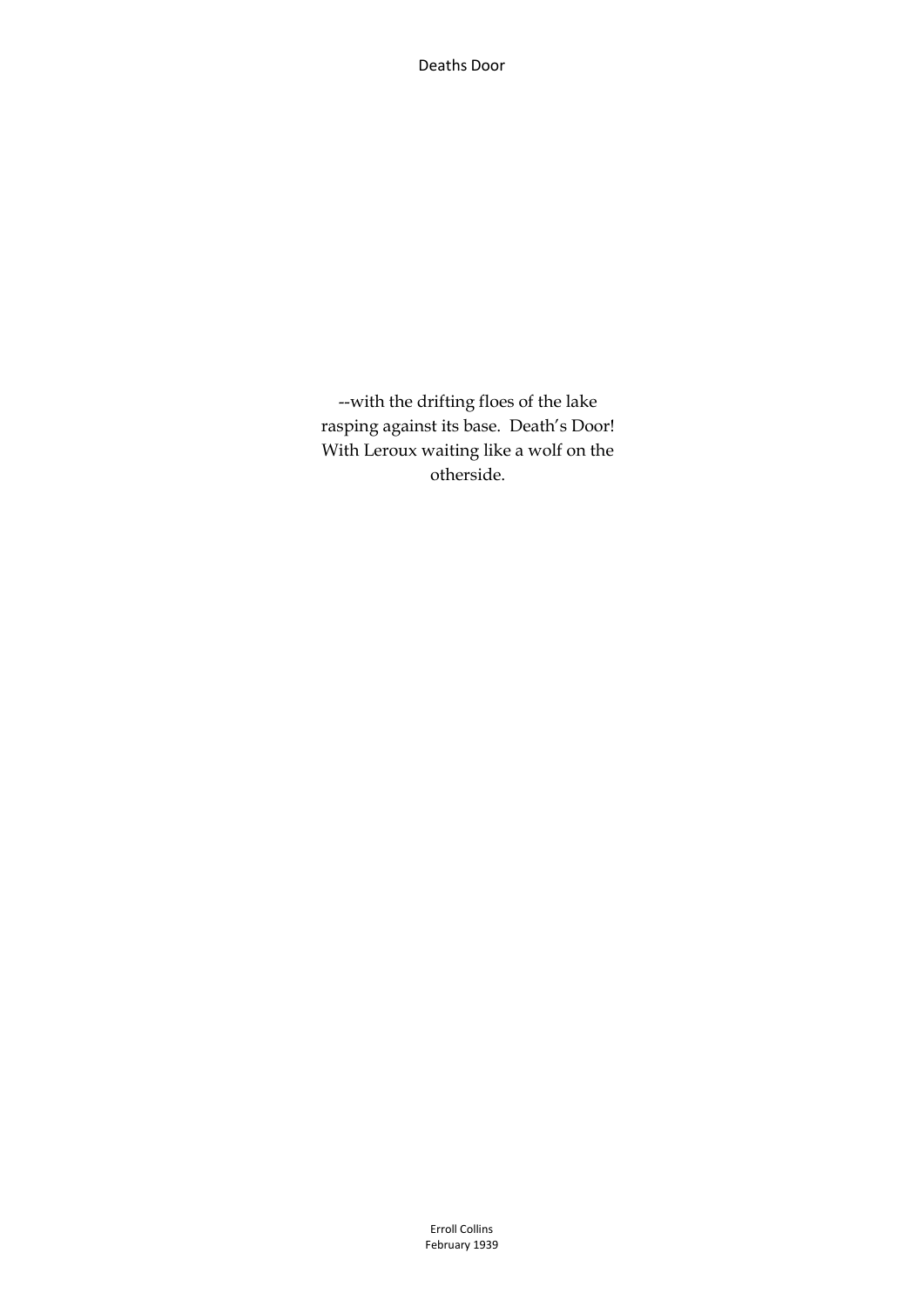"I tell you, John Warner, I vill have zose pelts. You vill deliver zem here, to ze Rocking Moon Fur Trading Station, by midnight. And, *sapristi*, if you fail~ - fail by one minute - I vill sell ze shack over your head!"

Although Jacques Leroux's voice was coming over the swaying wire across the vast, snowbound wastes of the North, its sharp timbre vibrated harshly around the gale—lashed log cabin set in the pine-forest clearing on the frozen shores of Caribou Lake.

The grey-haired man in the bunk stirred restlessly beneath his coverlet of hide. His gaunt frame was racked by a painful fit of coughing. It cost him a real effort to lift the telephone to the level of his aching head.

"But listen, Leroux," he persisted. "I'm not askin' you to let me off anything. I've got enough pelts to settle my debt at your stores. You shall have them, as promised. But I'm sick; I can't stir out o' my hut.

Besides, Death's Door is likely to come crashing down on the lake at any minute. Even the Injuns won't set foot on it. So if you can wait, say, another three days—"

The line seemed to crackle with concentrated fury as the Rocking Moon trader blared into the 'phone.

"Not anozzer day, not anozzer minute!" he raved. "*Mon dieu*, what d'you take me for? Because I am a half-breed, you t'ink I am a fool. But I trust no one. I trust not you. I care nozzing for a rotten ice bridge. I do not believe you when you say you are sick. I want zose pelts; you will deliver zem to-night. An', *sapristi*, if you one minute late, I—I break you!"

Choking with fury, he slammed down the receiver. The vicious click echoed through the cabin as the door swung open and a young fur-clad figure, snow on his coat and his face whipped to crimson by the wind, strode briskly into the hut.

"Morning, Dad. More chips for the fire," he said cheerily. "Hallo, what's up?"

He looked up sharply, in the act of poking the logs into the stove, as the trapper turned on him a haggard face. "It's no good, Keith," he said wearily. "I've been talking to Leroux and he won't budge. The pelts must be in by midnight or--"

The wood clattered to the floor as young Keith Warner sprang to his feet.

"I know, he'll take the roof from over our heads," he burst out. "Dad, that fellow makes my blood boil. For weeks Mother's been slaving her fingers to the bone and you've not been able to afford a proper doctor, and all because that rich half-breed wants his pound of flesh. It's a pity Steve Blair, the real Rocking Moon boss, is away in Alaska. He'd have a few kind words to say to that manager of his."

The sick man's careworn face, seamed with the black scars of frostbite, lit up with a faint smile.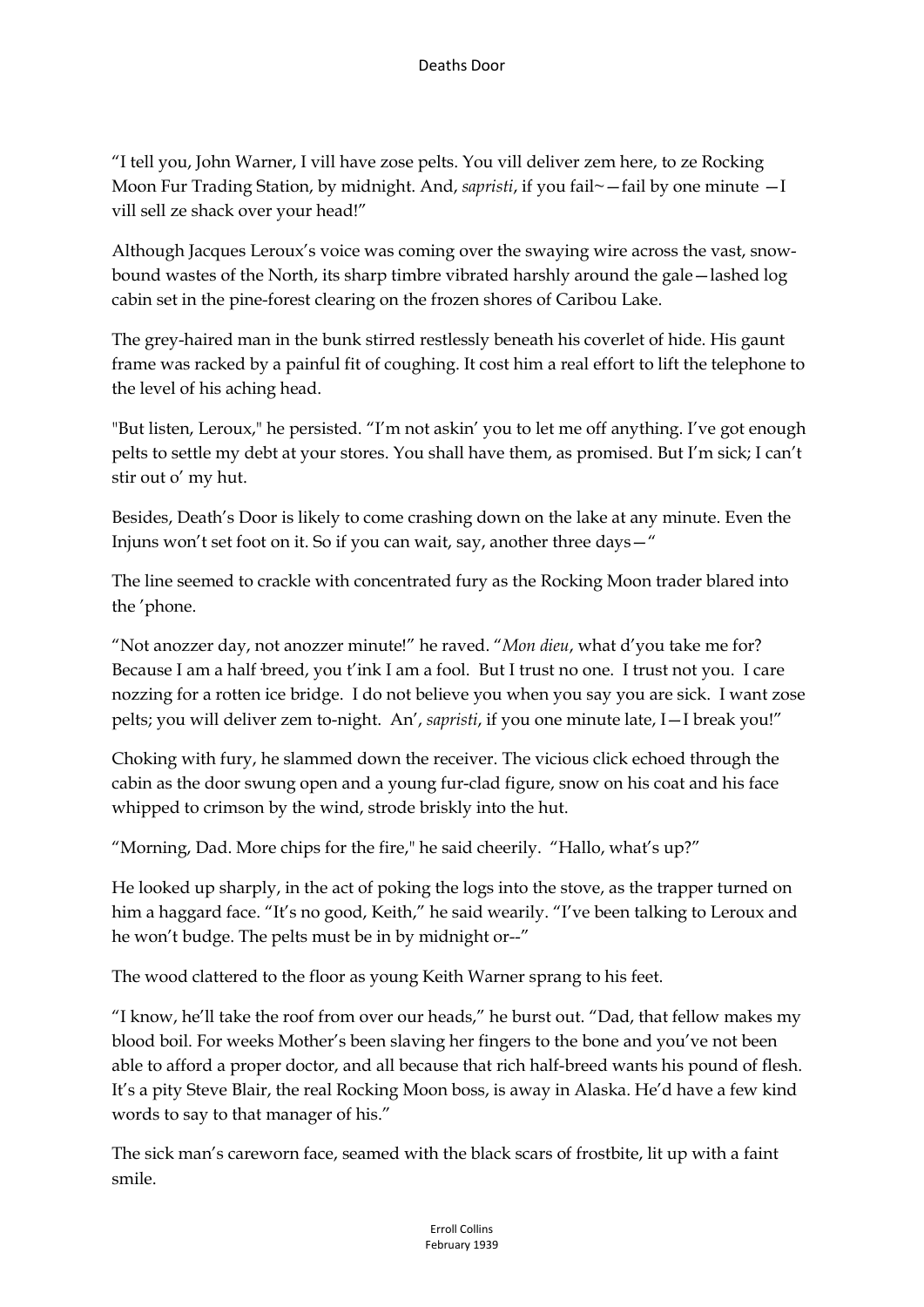"Still, Keith, we can't go owin' folks money. Arter all, the debt's a just one," he pointed out. The boy laughed bitterly.

"Did we ever deny it?" he retorted. "Sorry, Dad, but that beggar knows you're as straight as a string. He's simply got his knife into you, because you stuck up for those Indian trappers he tried to cheat. Why, when we offered him the pelts last week, he wouldn't take them. Pitched us some yarn about not having any storage room. Well," drawing on his gloves with a resolute air, "I'm going to mush into Rocking Moon and deliver those bales to him tonight. And a big chunk of my mind to go with them!"

The sick man sprang up in his bunk.

"Son," he jerked out, "you're not to go! I won't have you do it. That bridge of ice is a deathtrap—the most dangerous spot in the North. The next blow will bring it smashing down, and $-$ "

But Keith was not to be moved. His mind was made up and for once John Warner was too weak to argue. His long illness had sapped his strength severely. And the boy gave him no chance to make any more protests as he loaded the heavy bales of fur—the fruits of a season's hard trapping—on to the sled.

#### **Halfway**

"I've got to make it. It'll break Dad's heart if he has to leave the North," muttered Keith, as he buckled the fighting, snarling huskies into their harness. And, as to his "Mush!" the team streaked forward, the boy's lips set in a hard, grim line. It was not for himself that he cared. Hang it! Sixteen years in the North had taught him how to rough it. It was his parents who would suffer. For if Keith failed Jacques Leroux would jump at the chance of carrying out his threat. He was like that bitter, hard, vindictive! Even the thrifty French Canadians had dubbed him the most grasping man north of the Circle. And his grudge against John Warner was a very real one.

The mere thought of the gloating half—caste spurred Keith on. The crack of his whip rang sharply across the lonely crystalline wastes. An icy wind sweeping straight down from the Arctic slashed his face, setting every drop of blood in his veins a tingle. Although early in the afternoon, the stars were already prinking the sky with silver. Yet on he bored, into the heart of the blackish-green twilight, the eerie half-light of the North. He caught the sheen of ice through clouds of powdery snow flung up by team and sled. Great cliffs and bergs loomed up before him like dismal phantoms. Pine forests flashed by like the sticks of a fan, as glimpsed against the ghostly, yellow fires of the aurora, which capered across the heavens in a freakish dance.

The huskies seemed tireless. They were setting a grand pace. The sled runners, well caked with mud and ice for the purpose, skimmed the ground like magic. But time and again Keith glanced anxiously at the flickering heavens. Snow—the sky was full of it. Suppose a blizzard, that shrieking, gusty fury of the North, should come sweeping down, to blot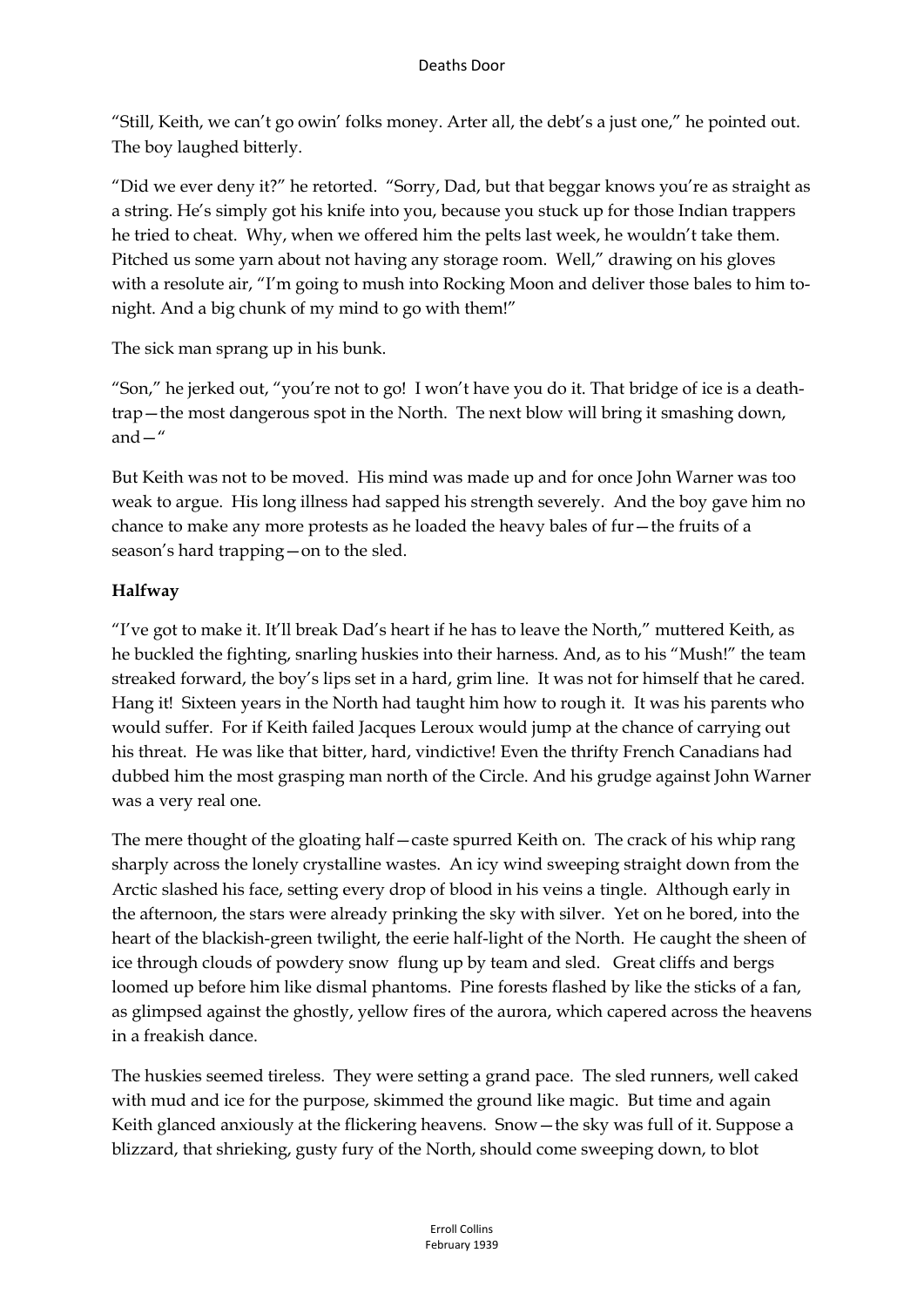everything out? But the thought only made the boy set his jaw more grimly. Time enough to worry about blizzards when he reached Death's Door.

For Keith knew all about that wonderful bow of crystal ice that, from time immemorial, had spanned the treacherous, shifting waters of Rocking Moon Lake. How many trappers, traders, and Indians had sheared across it with their sledges into the outpost of Rocking Moon he had no means of knowing. Enough that for years the bridge had resisted every gale, gust, and blizzard, until the saying "When Death's Door falls" had become a proverb in the North. Well, Death's Door was falling at last. Perhaps, and Keith thrilled oddly at the thought, he would be the last man to cross it. Why, he was halfway there already! For here he was mushing into the mining town of Peacepipe. And now for some steaming hot beans and coffee, the one break Keith would permit himself in his wild dash North; for, although he had made good time, he knew that the most hazardous part of the journey was yet to come. And he and his team would be all the better for a meal and a rest before they hit the trail again.

But as he skimmed the firm, blue ice of Peacepipe Lake something arrested his attention. There, poised on her skis, stood a big tri-motor Fokker 'plane, with three oil-stoves, their glare reflected weirdly in the ice, burning under her engines, to stop the fuel in each from freezing into a solid lump.

Keith recognised that ship. He also knew the burly figure in shaggy furs and a cap with earflaps, who came plunging forward to meet him, his paw outstretched in hearty greeting.

But although Keith and Joe Peters, the brawny Arctic pilot, were good friends, the boy did not slow up. "Sorry, old man," he shouted, as he flashed by. "Can't stop for a chat. I'm on my way to Rocking Moon!"

At the words Joe gave a bellow.

"Rockin' Moon? Not if I know it. Here, you young chipmunk, come back!" he yelled. There was something so imperative in the tone that Keith brought his team to a standstill.

"And so, you young idjut, you're aimin' to make Rockin' Moon," accused Joe`, as he strode forward.

"Well, let me tell you you won't even be able to pass Tomahawk Gulch. It's all choked up with last week's drift. You'll need a snow-plough to get through. And don't you know that Death's Door ain't safe? Why, a party of Eskimos from Candlefish Bay tried to cross it this morning and had to turn back afore they'd gone fifty yards."

Keith was silent. This, indeed, was the worst of all news; but: "Thanks, Joe, but I've got to keep going," he said.

"Then, darn it, what's the *Snowbird* done?" roared Joe, gesticulating towards his ship. "Hop aboard and I'll whizz you across the Circle in a jiffy. What are they, pelts? Good, I want some ballast. Now, you go and get yourself some grub while I stow 'em aboard my crate."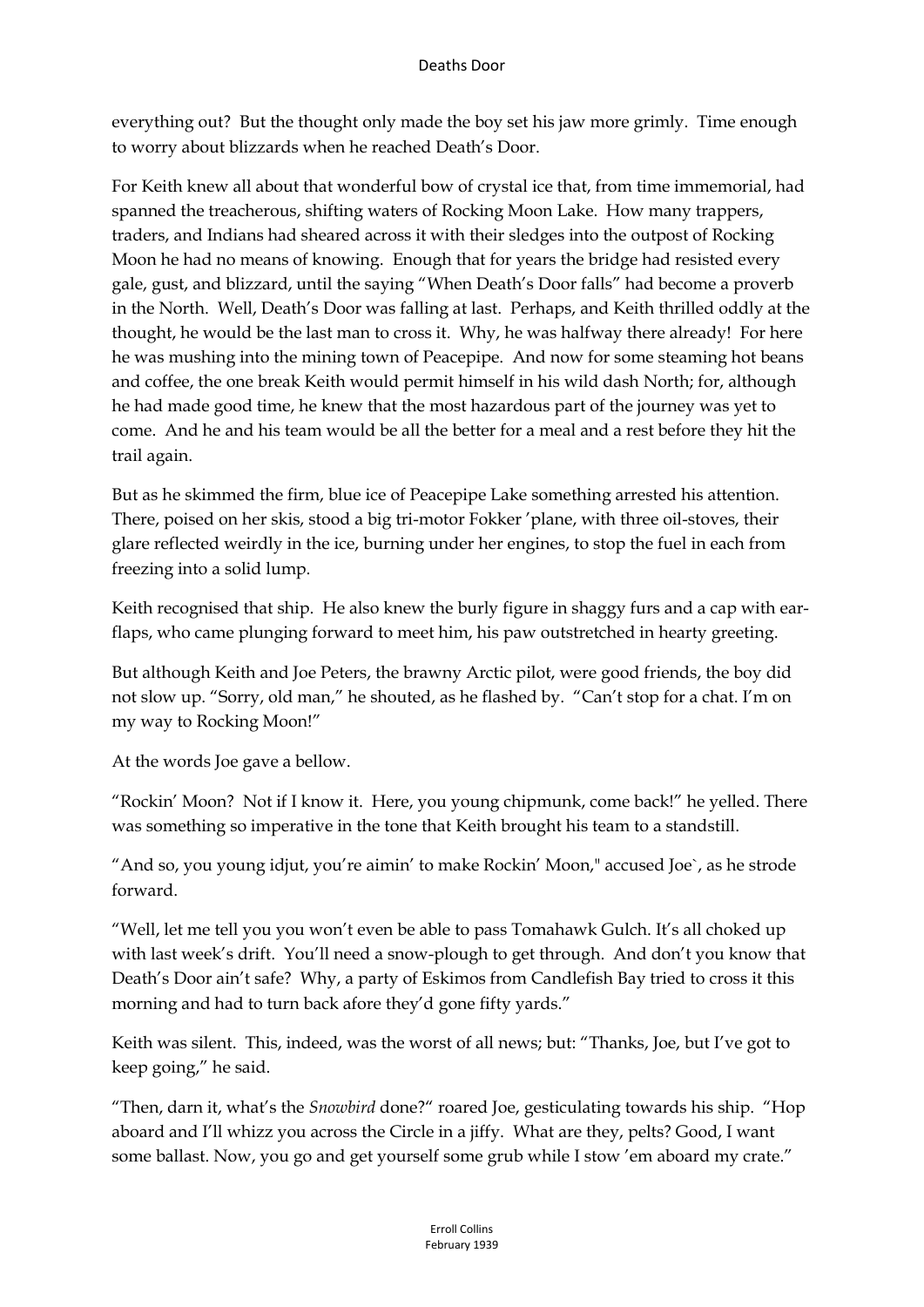A glow of relief and pleasure flooded the boy's cheeks. "Thanks, J'oe; it's jolly good of you," he cried impulsively. "I'm in the very dickens of a hurry"

"Aw, cut it out," was the pilot's reply. "You ain't the only one I'm taking. There's another passenger."

And when Keith, rested and with a hot meal inside him, clambered into the cabin of the waiting 'plane, that passenger had already taken a seat. He proved to be a stubby, fur—clad youth with a pleasant, freckled face.

"I'm Sandy MacLean. Have a shortcake!" was his greeting. "Thanks," grinned Keith, fumbling in the proffered packet. "This your first flight?" he added, as, with a shattering roar, the motors burst into life and the ship greased forward upon her skis.

The red—haired boy nodded. "Yes, I'm dashing North to meet the Dad. He's been in Alaska. I haven't seen him for nearly three years," he explained. just then the snarl of *Snowbird*'s engines, as she took the air in a steep upward climb, washed out further conversation.

## **The Great Blow**

Jove, how quiet it was all of a sudden! Keith glanced at his companion, to see if he had noticed the hush, but Sandy was peering out of the window, on a world of desolate, snowclad peaks. He looked towards Joe Peters, who, a frown on his weather beaten face, sat huddled over his instruments, one fur-mitted hand on the control wheel.

Twice Keith saw him glance outwards, heard him mutter to himself. Once the ship lurched ominously, but there was no wind.

Then down from the Pole it swooped, in a blinding whirl of white. The last and worst blizzard of the season. The Great Blow of '39!

Without warning, it broke loose in all its fury. The wind seemed to blow from all points of the compass at once. It swirled and howled fiercely around the 'plane. *Snowbird* whirled on ahead like a leaf in the gale, despite her pilot's dogged efforts to keep her on an even keel.

Vicious, biting blasts whipped in under the door. And they brought with them, not snow, but a stinging, icy grit, which razed the skin from one's face, leaving it sore and smarting. Upflung currents of chill air changed freakishly to whistling down—draughts. Once the airspeed needle flickered perilously near stalling point. Only by a supreme effort did Joe save his craft from crashing out of control.

And yet somehow he kept her on her course, boring her way into the heart of the blizzard. Sandy glanced at Keith and smiled gamely. Keith grinned back. Got to keep one's nerve; but, gosh I it was dreadful to feel the ship caught and tossed like a shuttlecock over ridges and crags, to hear her creaking and drumming as the wind .whined through flying wires and struts. If only he could do something to help. Joe, however, was putting up a grand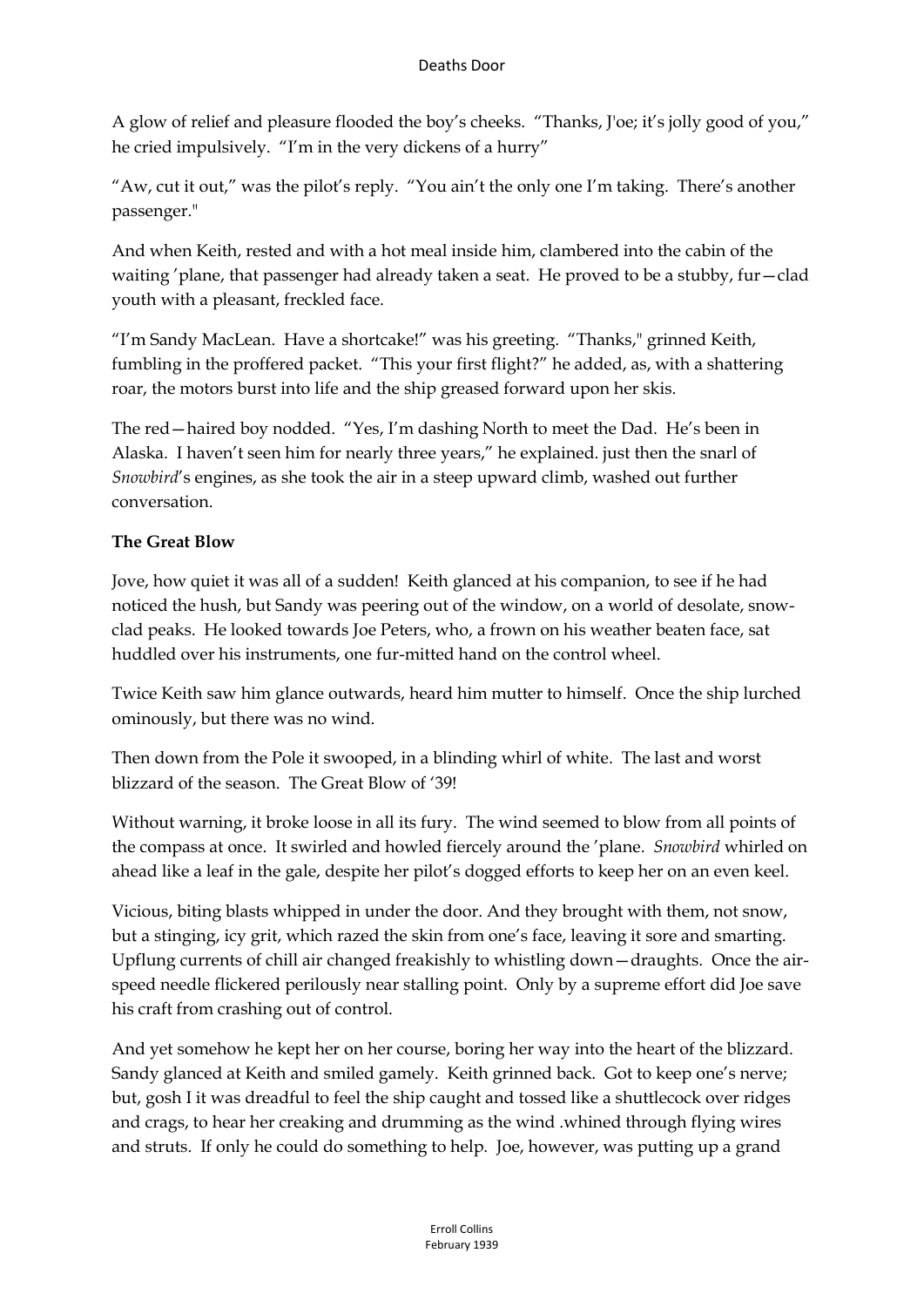fight. Silent, grim-lipped, the grizzled old veteran crouched over his controls, fighting his way over the route, as he had fought it so many times before.

But something was wrong. The Fokker was not answering to Joe's touch. She seemed unable to climb above the wind. And Keith, with sick horror, realised the truth.

Ice—that terrible foe of airmen.

It was piling up on *Snowbird*'s wings at an incredible rate. Joe, of course, had set the flaps in motion on the wings' leading edges, but even they could not cope with the rapid crystal growth. Worse still, it was forming on the airscrews, making the motors vibrate hollowly. A real peril this; a chip of ice flung into the control-room by the whirling blades can stun, or even kill the pilot.

And such an accident must have happened!

Keith heard the glass crash in, saw Joe clap his hand to his head. Then, with a cry, he slumped across the wheel. And, as the two boys, horrified, sprang up to make at least some effort to save the machine, there was a rending, splintering crash.

A great fountain of white soared into the air. When it cleared, Keith found himself lying face downwards on a bank of soft snow. The impact, evidently, had hurled him right clear of the cabin. There was frozen blood on his brow. His limbs felt numb. As he stumbled to his feet, a hot, jarring pain stabbed his side, making it agony for him to walk.

But Keith cared nothing for his hurts as he staggered towards the wrecked Fokker. Joe Peters, half buried in the drift, lay sagged across the wheel, his features rugged even in death. But another figure was sprawled half in half out of the cabin, a figure with a deathly white face, who lay still and motionless, with one leg twisted under it.

"Sandy!"cried Keith. No answer. Feverishly he slipped his hand beneath the unconscious boy's jacket. Yes, Sandy MacLean was alive, but his heart-beat was so feeble that Keith could hardly feel it. He was hurt—how badly Keith couldn't tell. Perhaps he was dying! He must rush him to the nearest outpost at once.

Yes, but where was the nearest outpost? He was lost, bewildered in this blinding white world. Then suddenly the aurora blazed out in vivid splendour, lighting up the scene with a blood-red glare. And a cry of heartfelt relief burst from Keith's lips. He was standing on the heights around Rocking Moon Lake. Looking down, he could see the green, grinding ice on its surface. On the opposite shore twinkled the lights of the trading post; and, bridging the gap between, stretched that shimmering arch of ice—Death's Door !

## **The Nightmare Journey**

Desperately Keith unearthed an axe from the wreck. Swiftly he hacked away at *Snowbird*"s top plane, to make a sled for the injured boy. For he must haul Sandy into Rocking Moon across Death's Door. It was the only way to the post, that rickety ice bridge which, even as he worked, he could hear quivering and creaking menacingly as each gust of wind struck it.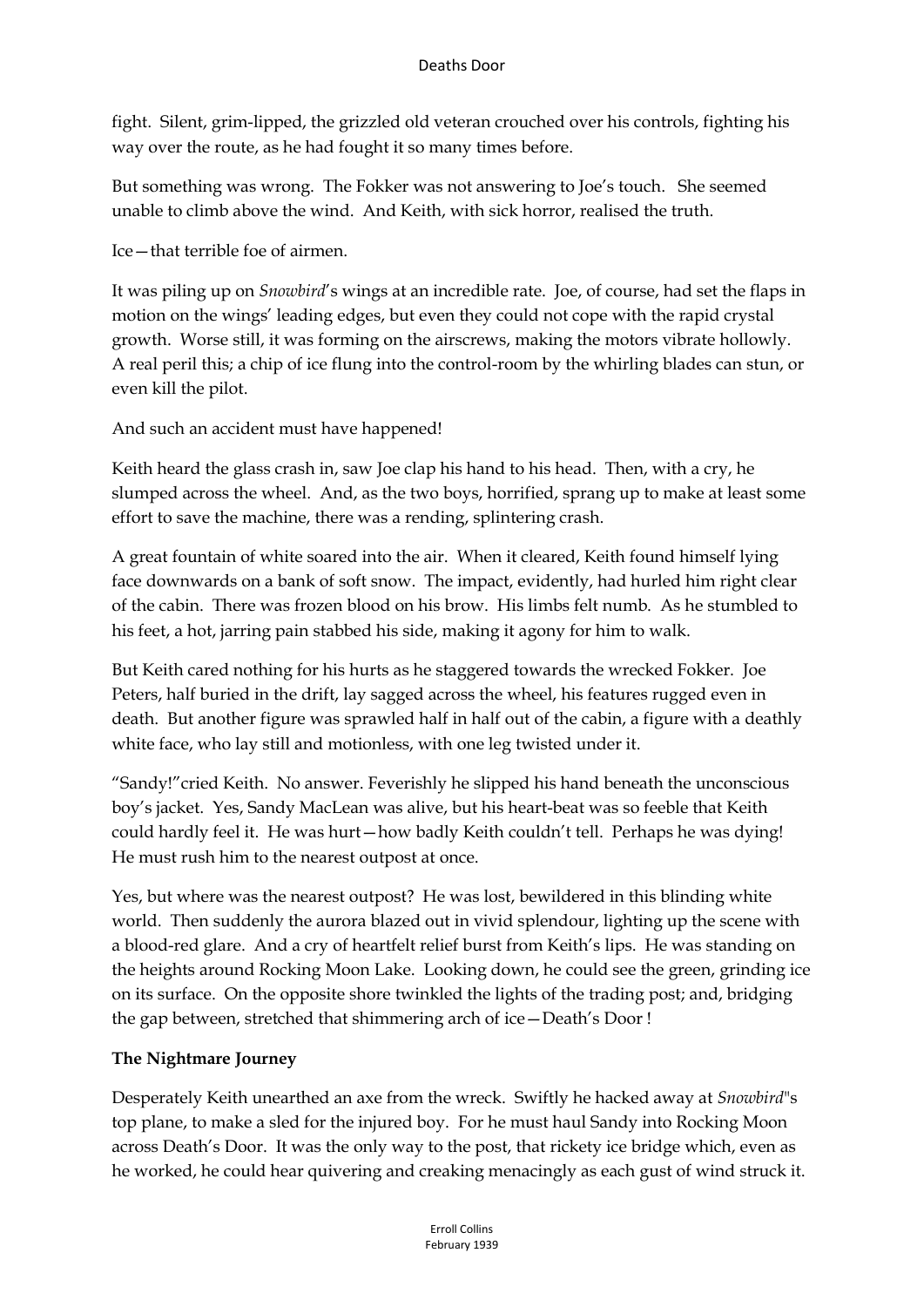Death's Door, with the drifting floes of the lake rasping against its base! Death's Door, with Leroux waiting like a wolf on the other side!

And suddenly a ghastly thought struck Keith, bringing him out in a sweat. The pelts! Great heavens! The pelts—they were still in the cabin, undamaged by the crash. They must be in Leroux's hands by midnight—in less than an hour !

If he failed his father would be ruined. Leroux would see to that. Could he take both the bales and Sandy on the sled? Impossible; the load would be too great. The ice would shiver to splinters the moment he set foot on it. And he couldn't make the journey twice. Even if the bridge held, there would not be time.

Either the pelts must he left behind, or –

Keith was not conscious of the bitter glance he cast at the senseless boy. He could have groaned aloud. If he failed his father, how could he go back and break the news—news that might kill him? How explain that he had betrayed his own people to save a stranger? What—oh! What would John Warner say ?

And Keith Warner rose resolutely to his feet.

"Yes, Dad," he whispered ; "I know what you would say,"

Quickly he raised Sandy in arms that were growing numb and laid him on the sled. It was swift work to bind him on safely, with lashings cut from rudder and aileron wires. Throwing a pelt over him—the one skin Keith would allow himself to take—Warner drew the two hauling wires over his shoulders and plunged into the wind's teeth, dragging his burden behind him.

And now the nightmare journey across Death's Door began. The dizzy bridge jarred violently beneath his tread the moment he set foot on it. Gaping blue cracks opened like hungry mouths, threatening to trip him. Fissures, thin as threads, ran shudderingly across his path. Sharp reports and crackles, loud as pistol shots, rang out as chunks of ice snapped loose and plunged, with a hissing roar, into the lake, starring the surface as they fell.

Still, Arctic ice, be it wafer thin, can bear surprising weights. But one must keep going, keep going all the time. Head down, Keith ploughed through the biting wind. The storm's first fury had abated, but snow whipped viciously in his face like grains of sand. Before he had gained the centre, his skin was raw. The hot, throbbing agony in his side made his breath come in great, sobbing gasps. His arms seemed lifeless; had he run a pin into them he would not have felt the pain. His legs, too, were growing dead; they felt as if they were made of wadding.

The sled was a leaden weight. More than once Keith thanked his stars that Sandy was still unconscious . Had he come round and struggled to sit up, the sudden jolting motion would have sent the arch smashing down, hurling both boys to destruction.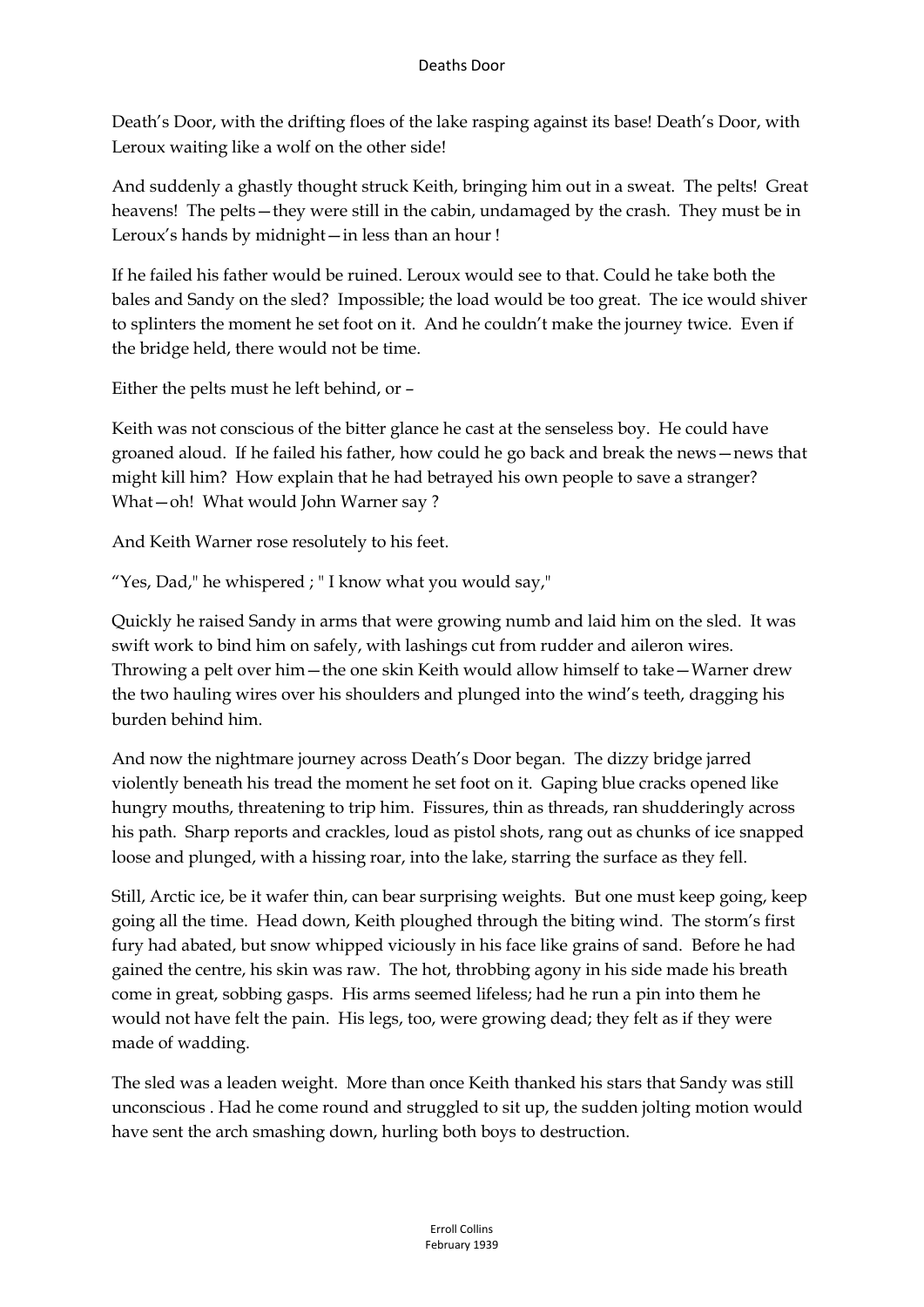For Death's Door was not only quivering and groaning in the breath of the moaning gale, it was being eaten away from below. Keith felt every bump as the drifting ice floes on the lake scraped and ground against its foundations.

Nearly over now! If he could stick it another five minutes. Then out flamed the spectral Northern Lights, and Keith saw on the shore a party of fur clad men. They were signalling to him wildly, shouting to encourage him. No, they were shouting to warn him. Without slackening his pace, he peered down into the lake… just in time to see a great, jagged ice-floe —a miniature berg. It was plunging across the lake, dashing the smaller ice to fragments, and heading straight for the bridge's base.

And Keith, still dragging the sled, ran with all his speed across the slippery bridge. At the end, he stumbled and fell headlong; but it was only to tumble fainting into the arms of the men, who, rushing up, hauled him and Sandy to safety.

Then cr aaa-ck! A terrific splintering crash; a sound like shattering glass as tons upon tons of brittle ice collapsed upon the lake. Keith had cheated death by a second. Death's Door had fallen at last!

#### **The Trade Name**

"So, *chine*, you recover. It ees quite time, too! You rascal, you *vaurien*! Where are my pelts?"

A harsh voice raised in anger jarred Keith Warner back to consciousness. Slowly he opened his eyes. His head was throbbing like a drum; he had but the haziest memory of his pain when being "thawed out". He only knew that he was lying in bed in a strange shack, and that a swarthy, unshaven man in a loud check shirt was bending over him, his tobaccostained teeth bared in a malicious grin.

"So you fail, *hein*?" raged the half-breed, whom the boy now recognised as Jacques Leroux. "You break your promise? Do you know what ze time is? It ees an hour after midnight, and ze skins are not here. You could have brought zem, you stupid fool. But instead, what do you do? You drag here a young brat who is too lazy to walk, and leave my precious pelts behind."

Keith could bear no more. He struggled up.

"Look here, you rotter  $-\frac{u}{v}$  he blazed, when the door swung open, admitting an icy current of air, and a big shaggy-capped man stalked into the room. "What's that measly ferret bin saying to you?" he demanded, advancing towards the bed. But under his bristly brows his eyes held a kindly twinkle.

The half-breed sprang forward, apprehension in his little blood-shot eyes. "But, Mister Blair, you do not understand," he cried, his bullying voice dropping to a whine. "Zat young scoundrel zere—he owe me money an' refuse to pay."

Brushing Leroux aside with one sweep of his mighty paw, Steve Blair, the Rocking Moon boss, caught Keith's hand in a hearty grip.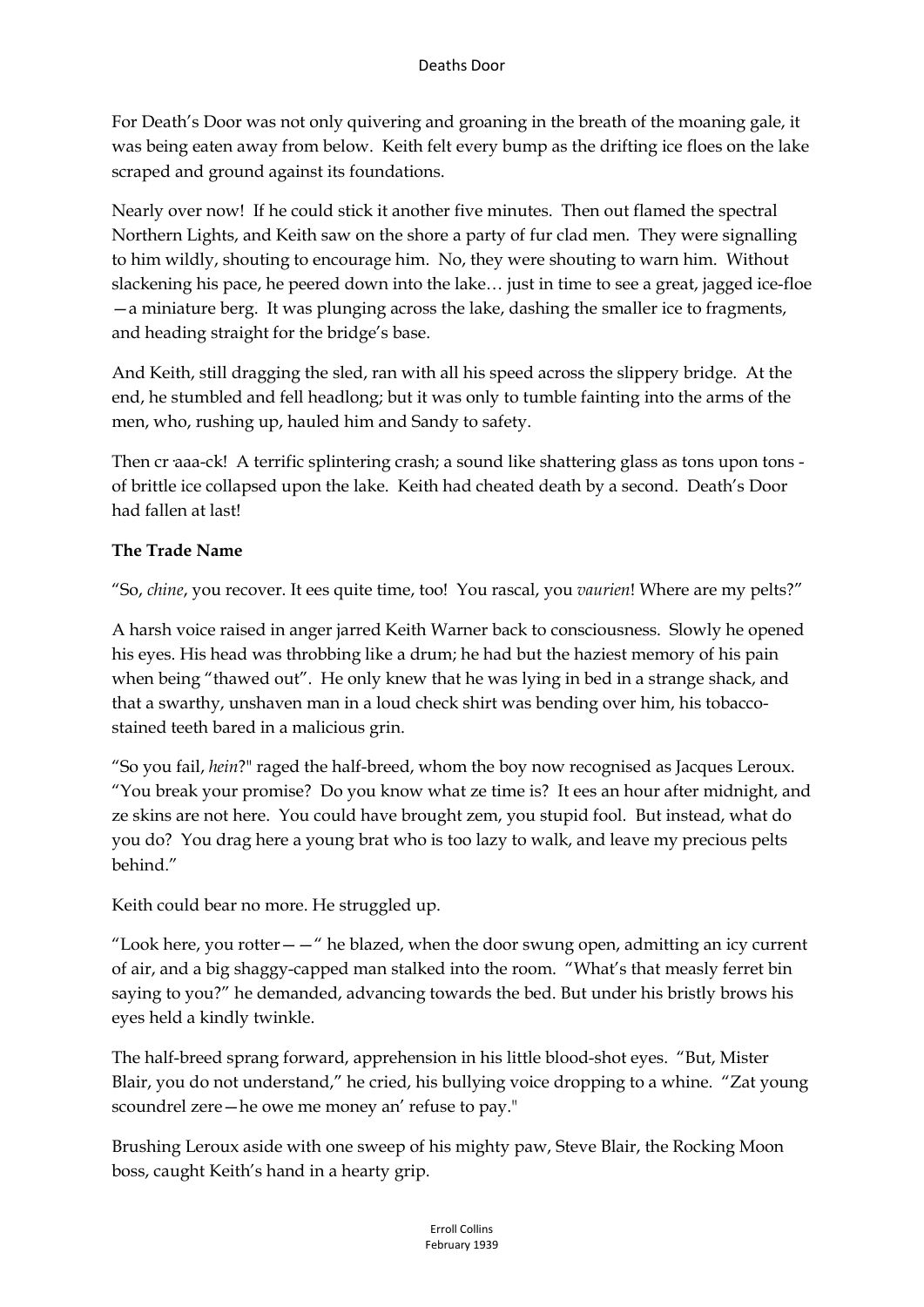"Shake, youngster," he said huskily. "I'm proud to meet you. Everybody's talkin' about the chap who risked his life on Death's Door, lugging a young feller to safety, and that young feller my son—" Keith stared at the words.

"Sandy your son!" he gasped. "But his name's MacLean."

"So's mine, laddie—Steve Blair MacLean. Blair's my trade name. And as for you, you half—baked Shylock," whirling in fury upon the now quaking Leroux, "I heard your remark about 'young brat'.

You'd ha' left my boy out in the snow to die ; but he ain't going to die. He's going to recover an' give you a licking. And so, you walrus, take all the pelts you like out o' my stock an' clear out! Clear out and don't show your ugly face this side o' Rocking Moon again. This store's going to have a new manager."

With a yell, Leroux dodged; but not quickly enough to escape the kick from Steve Blair's heavy boot, which catapulted him for ever out of Rocking Moon.

To-day the company has a new manager. His name is John Warner. Under his rule, Steve Blair's stores are more flourishing than ever. Trappers, white and native flock to him from all over the Arctic. They know "Dad" Warner always treats them fairly.

Keith, too, hits the trail for the firm. But it is the air trail. His ship, the *Thunderbird*, lives up to her name, for in all weathers she roars over the most perilous country in the North with her cargoes of pelts and ores. Sandy is Keith's co-pilot and friend. But whenever they cross Rocking Moon Lake, they always remember that perilous night when the real Death's Door swung open and then slammed mercifully shut in their faces.